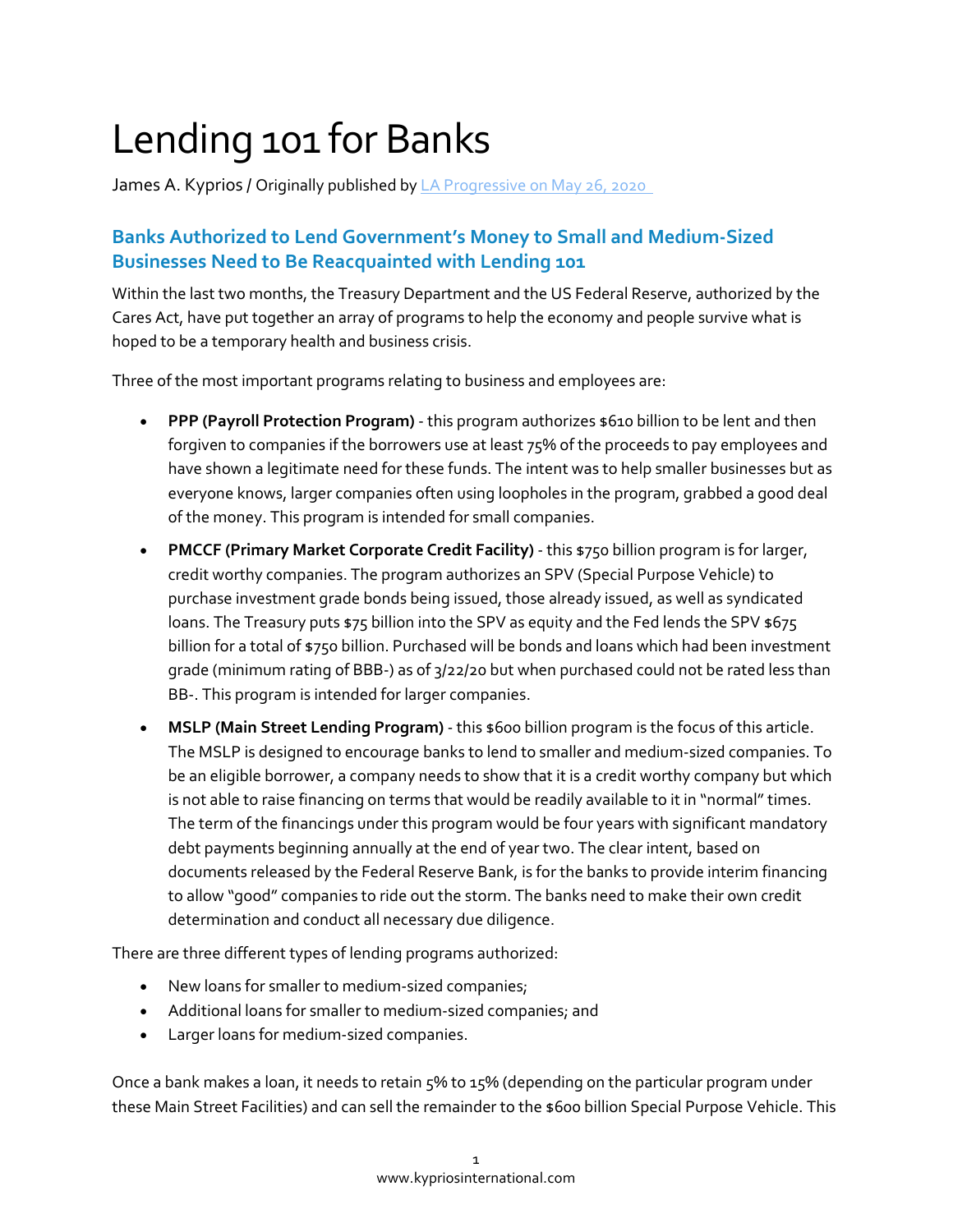SPV is funded by \$75 billion in equity provided by the Treasury Department and \$525 billion in loans by the Fed.

For their efforts, the banks would earn Libor + 3% on the loans and also get fees on the full amount of the loan originated. The fees would be anywhere from .75% to 1.25% of the total loan payable up front. A calculation presented later, will show that this could be quite lucrative for the banks.

## **Summary of Key Requirements in the Main Street Lending Programs**

- **Loans Amounts** from \$500,000 to \$200 million
- **Eligible lenders** only banks, bank holding companies including foreign banks in the US
- **Eligible borrowers** US companies in existence before 3/13/20; commercial and industrial type companies (referred to as "C&I Loans") only which excludes banks, finance companies, hedge funds and private equity companies but can include their portfolio companies
- **Size of borrowers** no more than 15,000 employees (includes any affiliated companies); or no more than \$5 billion in annual revenues
- **Prohibitions on borrower** no share repurchases, dividends, excess compensation and other capital distributions
- **Leverage tests** Cannot make any loans where leverage would exceed certain amounts; in one of the programs, the test is 4 times and in the other two including to larger companies, the test is 6 times. Leverage is defined as Total Debt/EBITDA. (EBITDA refers to Earnings Before Interest, Taxes, Depreciation and Amortization, which represents a company's cash flow from its business operations).
- **Lending criteria** the bank is to use its own lending criteria in determining the credit worthiness of a company; the proposed borrower must have received a "Pass" rating from previous regulatory examinations.
- **Minimum "pari passu" position required** this means that if the lending bank in this program is not the most preferred lender compared to other creditors in terms of collateral and covenants, it can share this status equally with other lenders. However, mortgages are allowed on specific properties for the benefit of the mortgage lender.

### **Calculation Illustrating the Profitability of These Loans to a Bank**

Because this program has still not been officially launched, this illustration is based on information available to date. It is anticipated that lending will commence in the next week or two.

Assume that a larger bank makes a loan of \$50 million and say that it keeps 15% of the loan and sells the remaining 85% to the SPV. The front-end fee is assumed to be 1% of the full loan (\$50 million). This means that it earns a fee of \$500,000 and has a loan on its books for \$7.5 million (while selling the remaining \$42.5 million to the SPV). The up-front fee the bank earns is 6.67% of its actual credit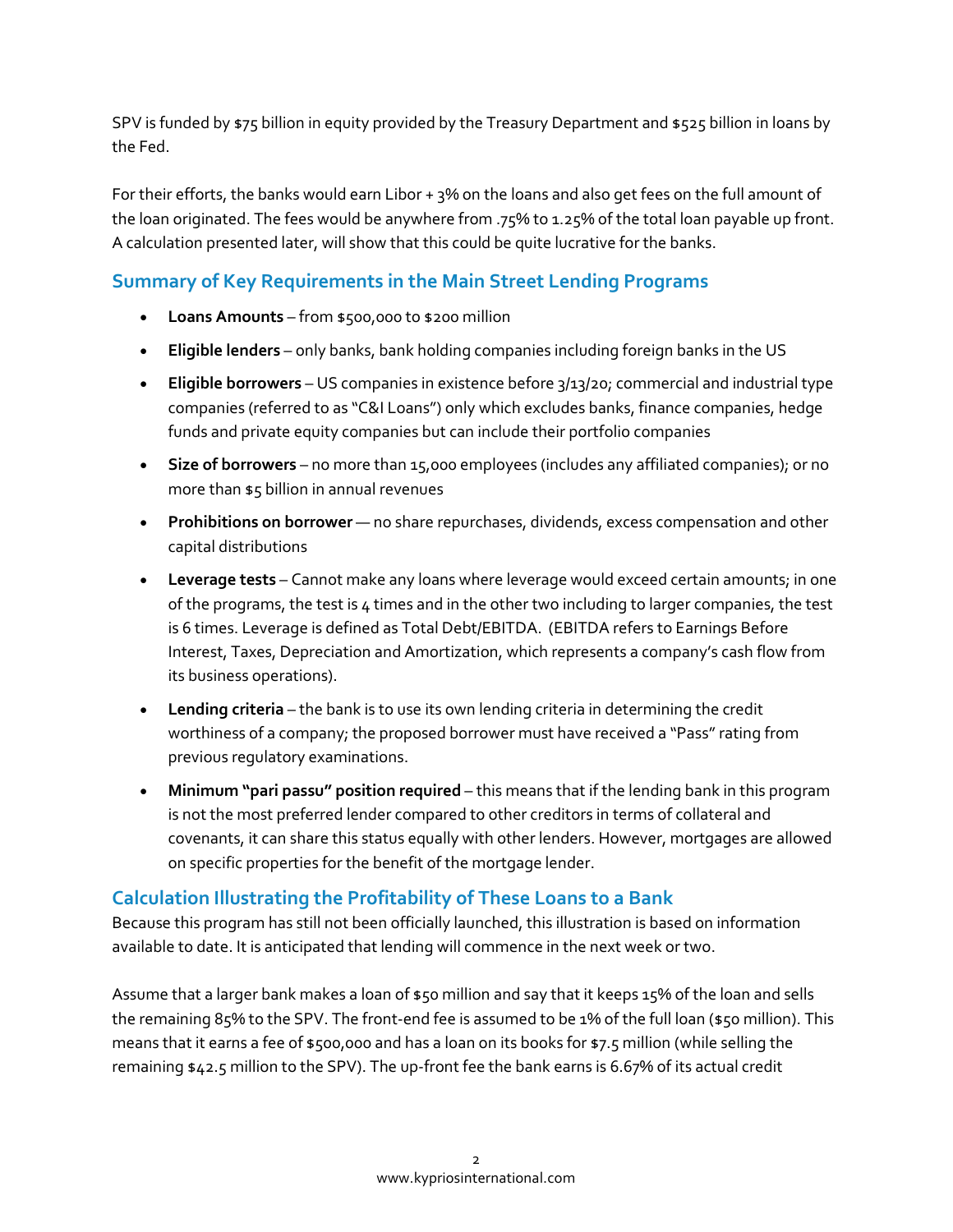exposure which is quite rich. Recall, the interest spread is 3% which amounts to \$225,000/year on the banks \$7.5 million exposure. Total income for the year is \$725,000.

This hypothetical example shows us that the banks are authorized to do more than most traditional banks which make corporate loans; they are now acting like investment banks arranging financings and making a good deal of money from the fees rather than the interest on the loans. The largest banks in the US (JP Morgan Chase, Bank of America, Goldman Sachs, etc.) are used to making these types of loans which they syndicate to other investors. Under this program, any participating bank lender can syndicate its corporate loans out to the SPV owned by the government. This includes much smaller banks which traditionally do not act like investment banks.

A smaller bank, for example, can make a \$1 million loan. It will sell most of it to the government and keep anywhere from \$50,000 to \$150,000 on its books while earning a front-end fee of about \$10,000 in addition to the 3% interest spread on its outstanding loan. As they say in the trade - this is not a bad deal.

#### **Lending 101: An Overview**

In recent years, the situation has been one favoring the borrowers over the lenders very simply because there has been much more money available for investments than actual investments. (In a sense, too much money chasing too few deals). Competing for the business, the lenders have gotten lax. This is particularly true of larger banks which have specialized in making loans and then selling them to other banks; but in recent years, the larger banks more frequently have been selling loans to non-bank institutions including funds of certain types. Most worrisome in recent years is that the protections afforded to investors in terms of strong collateral and controls in robust covenants have been abandoned. These days most loans (about 80%) to larger companies are "covenant lite". There have been warnings from regulators and even from Chief Risk and Credit Officers at financial institutions that this would lead to problems in case of economic difficulties.

That time has come, unexpectedly and quickly. It would be wise for banks to reacquaint themselves with the principles of sound lending in case they have forgotten. The overriding principle should be this - what would a prudent person do in investing his/her own money? In other words, what would you do in terms of credit analysis and loan structuring to protect yourself in the time of extreme economic and financial difficulty? There is no magic thinking involved - what is involved is common sense and a resolve to "do the right thing".

You, the lender, need to know exactly what the purpose of the loan is and how you expect to get paid back. You need to understand not only the business but also the industry and how that industry is affected by varying economic conditions. You have no business making loans to an industry you do not understand. An intensive business analysis is required including understanding the competition, the power of suppliers and customers, the ease of entry into the industry and the challenge of possible substitute products or services. You need to understand and evaluate the management of the company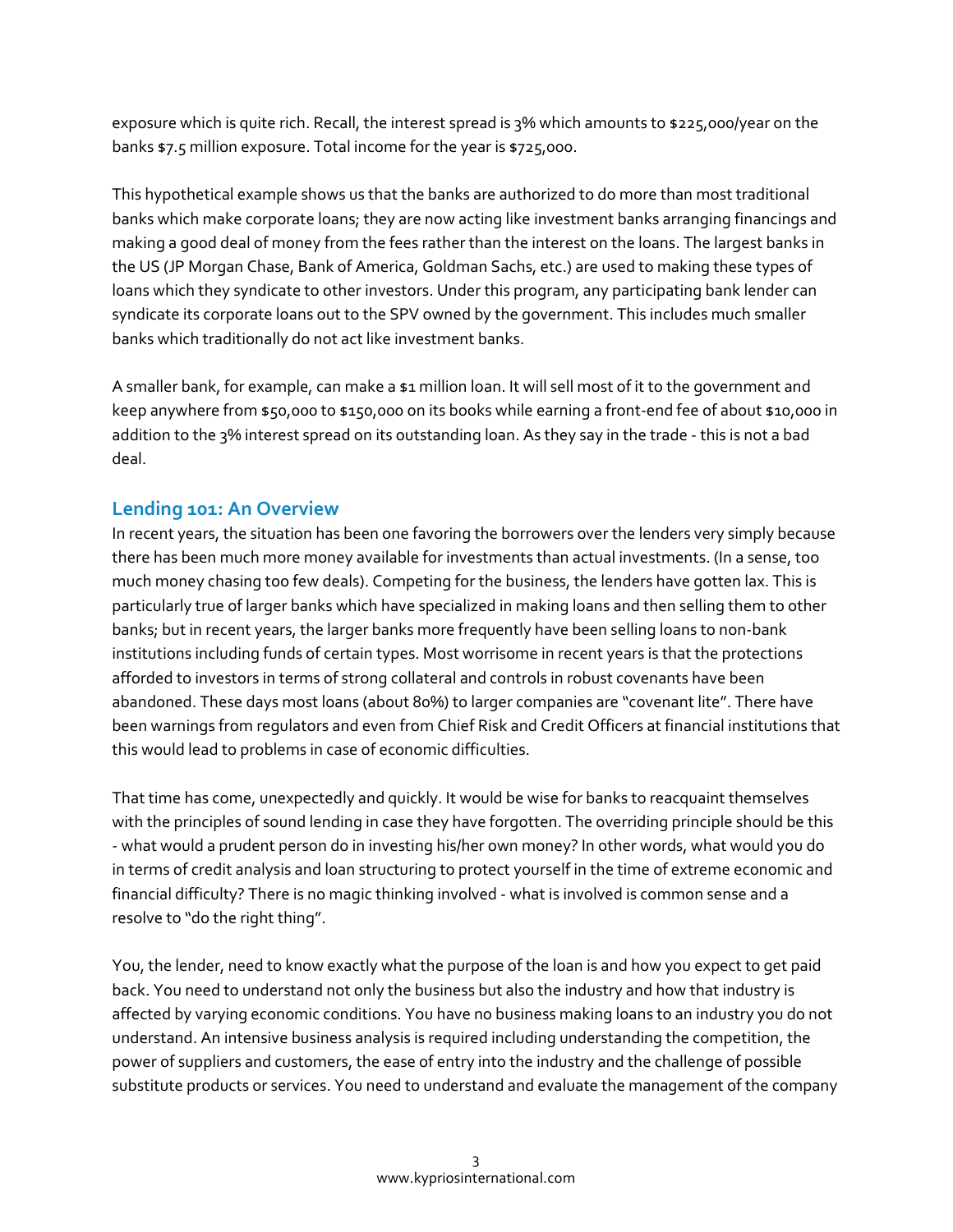and of course you should satisfy yourself on their honesty and integrity. The net result is that you should understand all possible business risks. Isn't this what you would do if your own money were at stake?

The careful lender cannot "fall in love" with the company. It is not his/her job to be thrilled by exciting future prospects of the company. A lender is not going to benefit if the company's stock keeps going up. The lender is not Warren Buffett who is looking to buy shares in undervalued companies. Lending is different - the best that the lender can hope for is to get his/her money back. The lender's job is very simply to evaluate all things that can go wrong and try to best mitigate any acceptable risks.

An evaluation of the risks includes an understanding of the financial aspects of a company. This requires an evaluation of past financial statements and an understanding of future prospects and projections. There should be an understanding of past performance and a clear relationship between past performance and possible future results. Studying financial information includes making certain calculations and computing ratios which are beyond the scope of this article. The result of the financial analysis will acquaint the lender with the financial risks usually associated with a company's liquidity and levels of debt and the ability of the company to service its debt. The financial analysis often leads to questions that need to be answered. This can be done by speaking with management and with the company's accounting firm.

Smaller companies are hardly ever rated by the credit rating agencies. The bigger middle market loans, on the other hand are often rated. If a company is rated, it may be helpful for the lending bank to speak with the analyst who wrote the report at the rating agencies.

Although ratings can be important, they cannot be completely relied upon. They are just another element in the puzzle of understanding a company. Ratings have their limitations. It is known that rating agencies have been slow to downgrade companies when difficulties arise. Also, companies pay rating agencies to rate them and there is always the temptation for a company to pick a "friendly" rating agency. This is a weakness in the rating system which should have been eliminated in the last financial crisis but it was not. A bank which makes a decision primarily on the basis of a rating is not doing its job.

## **Creating An Appropriate Loan Package**

By understanding all acceptable risks, the lender must structure a loan agreement that not only mitigates risks, but also puts the lender in a position to exercise control if problems arise. The idea is to have the senior most position in the capital structure and including the taking of collateral where possible. Common covenants should include the following:

- Limitations on debt.
- Do not allow other creditors to take collateral or to weaken the lender's position in any way.
- The biggest ramification of the M&M Hypothesis and Milken's insight is that solid investment grade borrowers jumped on the bandwagon. They loaded up on debt.